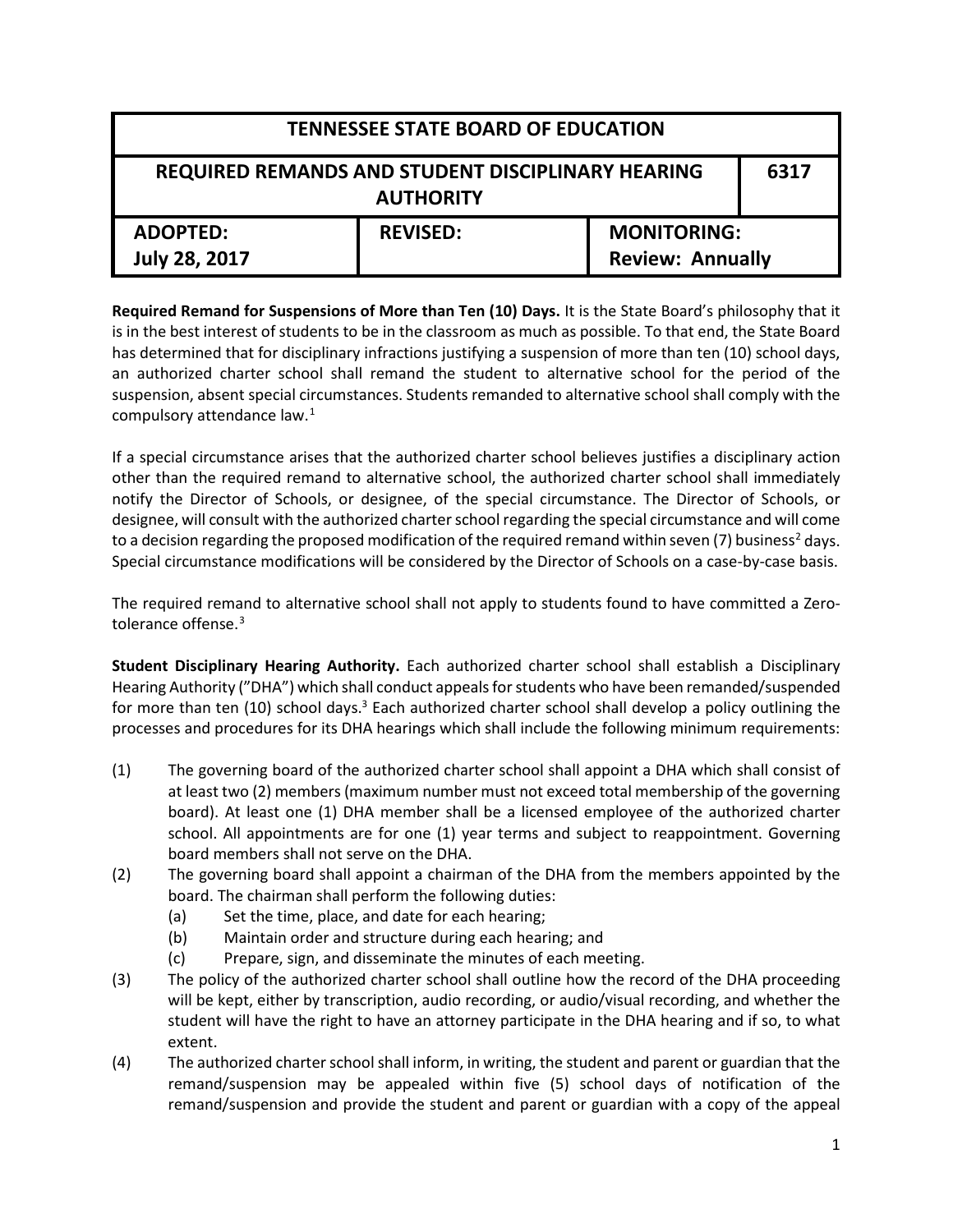policy/procedures. Upon receiving notification of the request to appeal the remand/suspension decision, the DHA shall provide written notification to the student and parent or guardian, and any other appropriate person of the time, place, and date of the hearing in a language that the parent and student understand. The hearing shall be held no later than ten (10) school days after the beginning of the remand/suspension. $4$  The deadline for the DHA to make a decision shall be set forth in each authorized charter school's policy.

- (5) The DHA may take the following disciplinary actions:[5](#page-2-4)
	- (a) Affirm the decision of the school principal;
	- (b) Order removal of the remand/suspension unconditionally;
	- (c) Order removal of the remand/suspension upon such terms and conditions as it deems reasonable; or
	- (d) Remand/suspend the student for a specified period of time.
- (6) Within five (5) school days of the DHA rendering a decision, the student, parent or guardian, principal, principal-teacher or assistant principal may request a review by the governing board, and the governing board shall review the record. Following the review, the governing board may grant or deny the request for a hearing or affirm or overturn the decision of the DHA with or without a hearing. The governing board shall not impose a more severe penalty than that imposed by the DHA without first providing an opportunity for a hearing before the governing board.<sup>[6](#page-2-5)</sup> The notice of the hearing shall include a statement that, unless the student, parent or guardian requests an open hearing in writing within five (5) school days of receipt of the notice, the hearing shall be closed to the public.<sup>5</sup> The deadline for the governing board to make a decision shall be set forth in each authorized charter school's policy. In addition, each authorized charter school's policy shall outline the requirements for participation in a hearing granted by the governing board, including whether governing board members and other participants will be allowed to participate electronically. The decision of the governing board shall be final.
- (7) **Zero-tolerance offenses.** Zero-tolerance offenses require a mandatory calendar year expulsion unless modified by the Director of Schools.<sup>2</sup> Students found to be in violation of the Zero-tolerance policy shall be given the right to appeal to the DHA within five (5) school days of receiving notice of the expulsion. The DHA shall only have the ability to consider guilt or innocence of the Zerotolerance infraction, and whether the student was provided with proper due process. The deadline for the DHA to make a decision shall be set forth in each authorized charter school's policy. The DHA shall not have the ability to modify the mandatory calendar year expulsion, however, the DHA may make a recommendation to the Director of Schools regarding a proposed modification of the student's mandatory expulsion.
	- (a) Within five (5) school days of the DHA rendering a decision, the student, parent or guardian shall have the right to appeal from the DHA to the Director of Schools to seek modification of the mandatory calendar year expulsion. The Director of Schools shall consider a recommendation from the DHA, if any, regarding a proposed modification of the student's expulsion, however, the Director of Schools shall not be bound by the recommendation. The Director of Schools shall render a decision within seven (7) calendar days.
	- (b) Within five (5) school days of the Director of Schools rendering a decision, the student, parent or guardian shall have the right to appeal to the governing board of the authorized charter school regarding guilt or innocence of the Zero-tolerance infraction, and whether the student was provided with proper due process. The deadline for the governing board to make a decision shall be set forth in each authorized charter school's policy. In addition, each authorized charter school's policy shall outline the requirements for participation in a hearing granted by the governing board, including whether governing board members